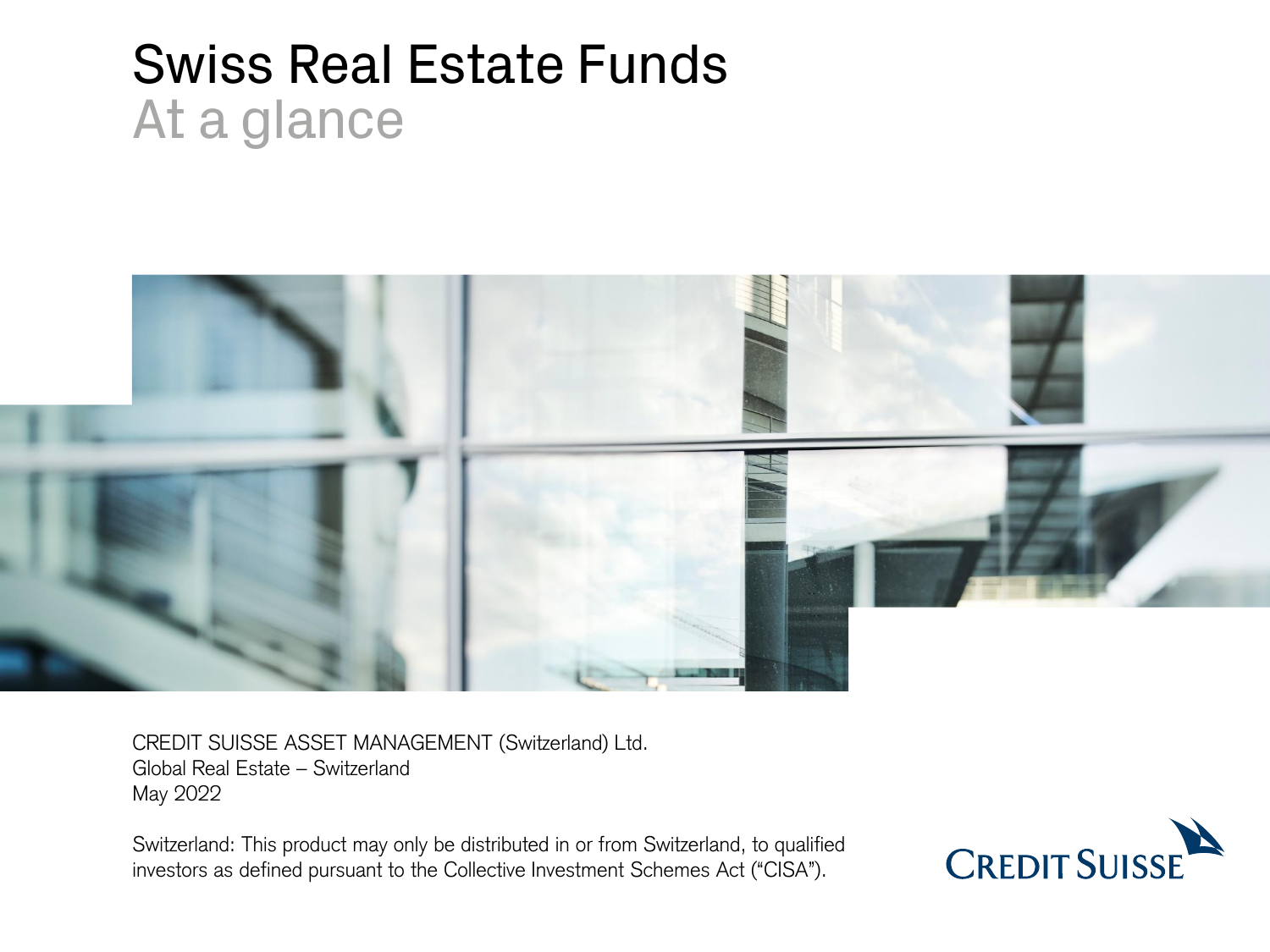#### Agios and Disagio of the Swiss Real Estate Funds Average of listed funds<sup>1</sup>: 25.3%



Sources: Credit Suisse Asset Management (Switzerland) Ltd., Datastream, last annual or semi-annual report of the funds Last data point: 31.05.2022

1 If the other funds CS 1a Immo PK and CS REF International are included, the weighted agio is 22.5%.

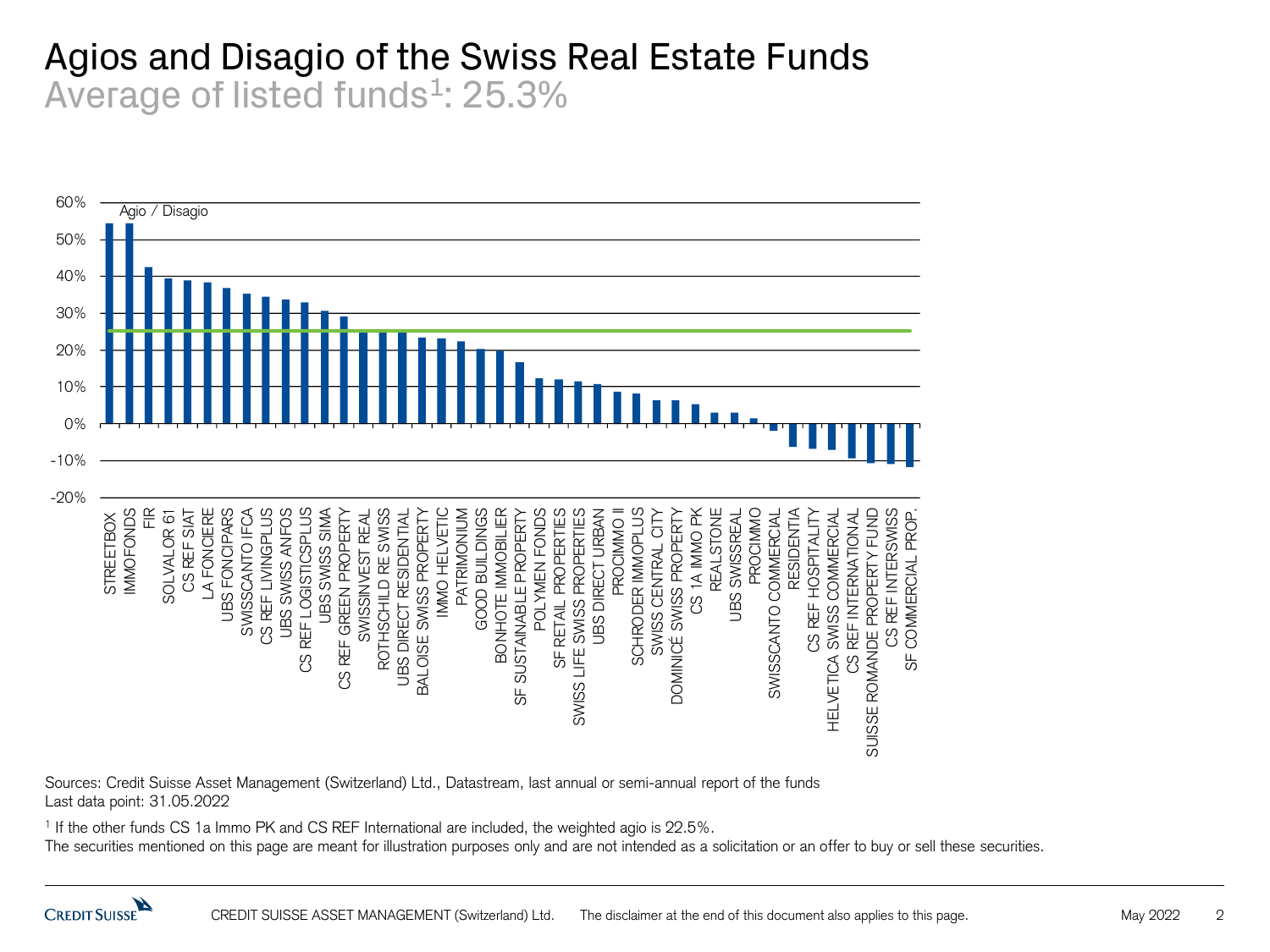#### Agios and Disagio of the Swiss Real Estate funds Month-on-month and year-to-date change



Sources: Credit Suisse Asset Management (Switzerland) Ltd., Datastream, last annual or semi-annual report of the funds Last data point: 31.05.2022

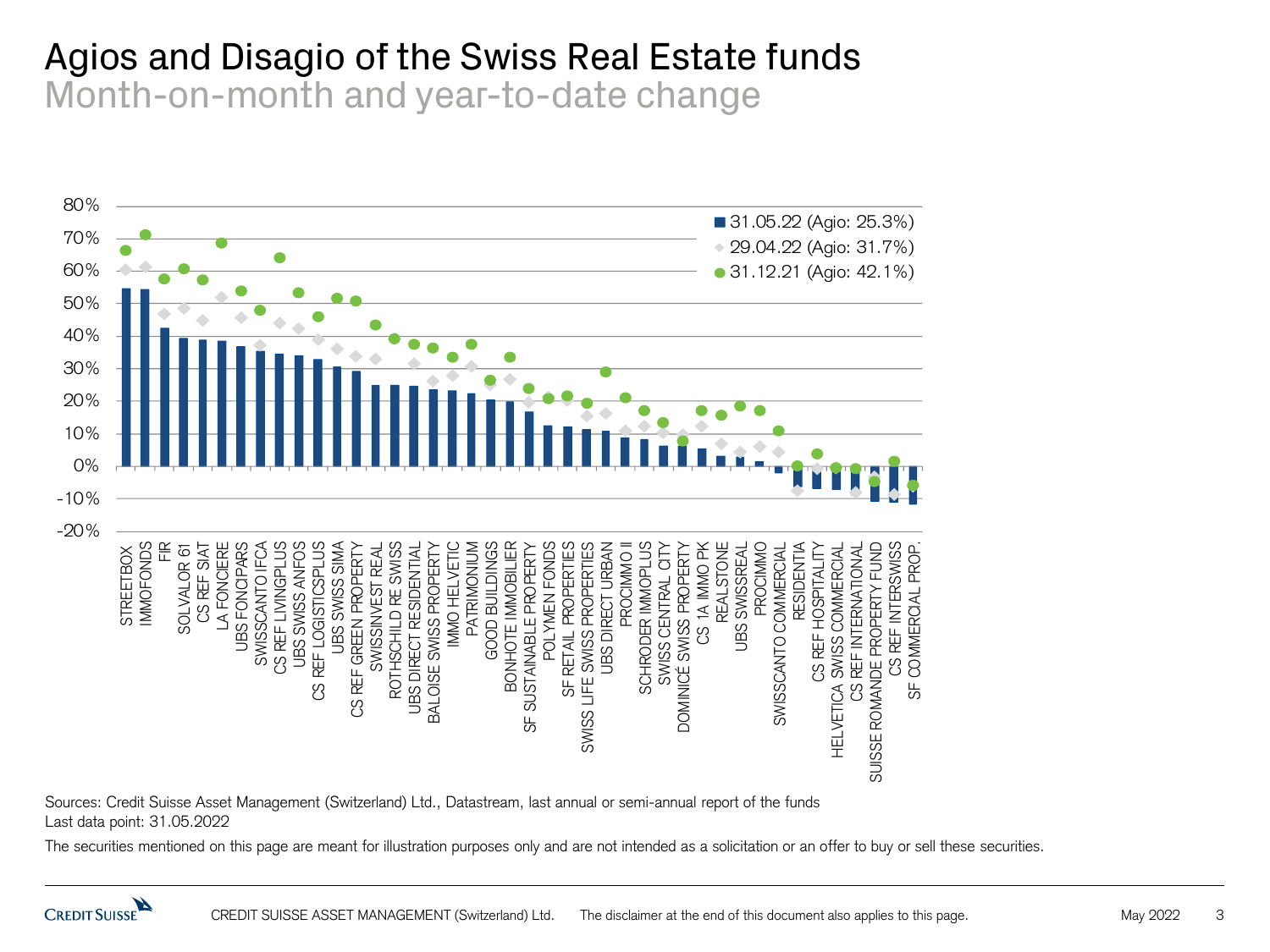#### Agios and Disagio of the Swiss Real Estate funds Close link between Agios and longterm interest rates



Sources: Credit Suisse Asset Management (Switzerland) Ltd., Datastream, last annual or semi-annual report of the funds Last data point: 31.05.2022

The graphic shows the link between longterm interest rates (horizontal axis) and the average Agio/Disagio since 1990 at the end of each quarter. Basically the following rule applies: The higher the interest rates, the lower the Agio/Disagio. Beside the link to interest rates there are other factors influencing the Agio/Disagio like demand sentiment, new products, tax advantages of products, etc.).

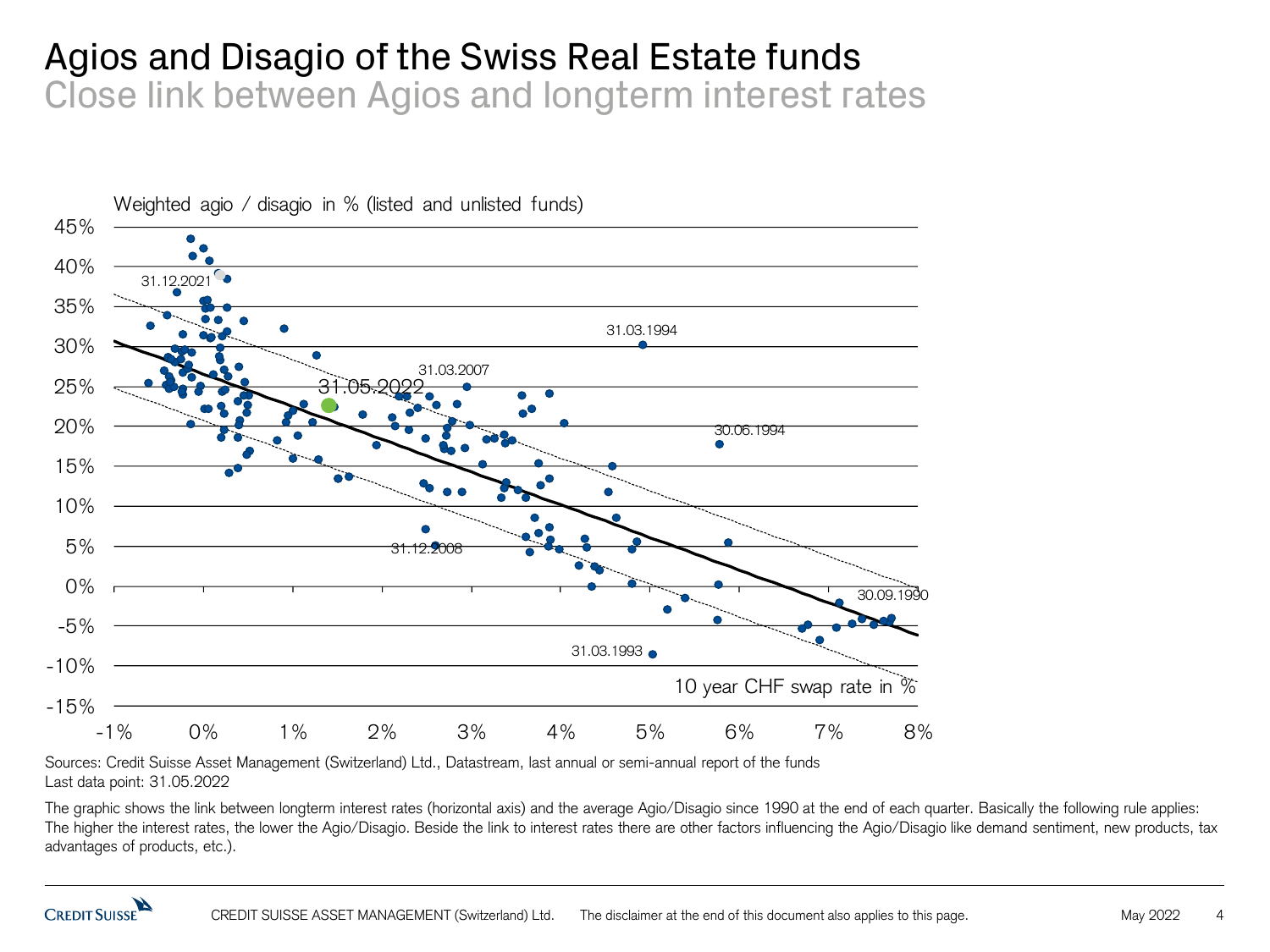#### Agios and Disagio of the Swiss Real Estate funds Development since 1990



Sources: Credit Suisse Asset Management (Switzerland) Ltd., Datastream, last annual or semi-annual report of the funds Last data point: 31.05.2022

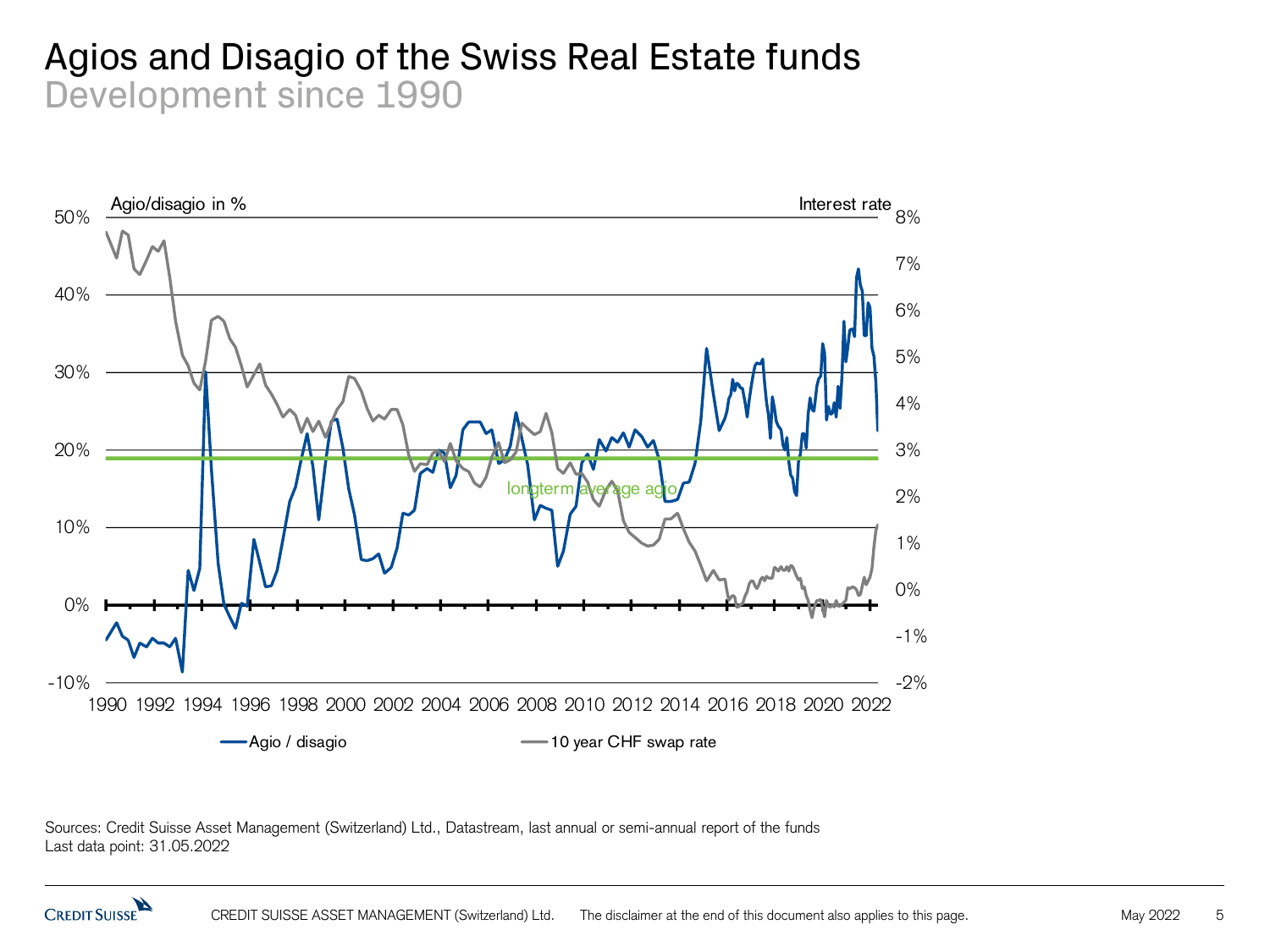### Agio development since October 2008

Development of Commercial and Residential Real Estate Funds



Sources: Credit Suisse Asset Management (Switzerland) Ltd., Datastream, last annual or semi-annual report of the funds Last data point: 31.05.2022

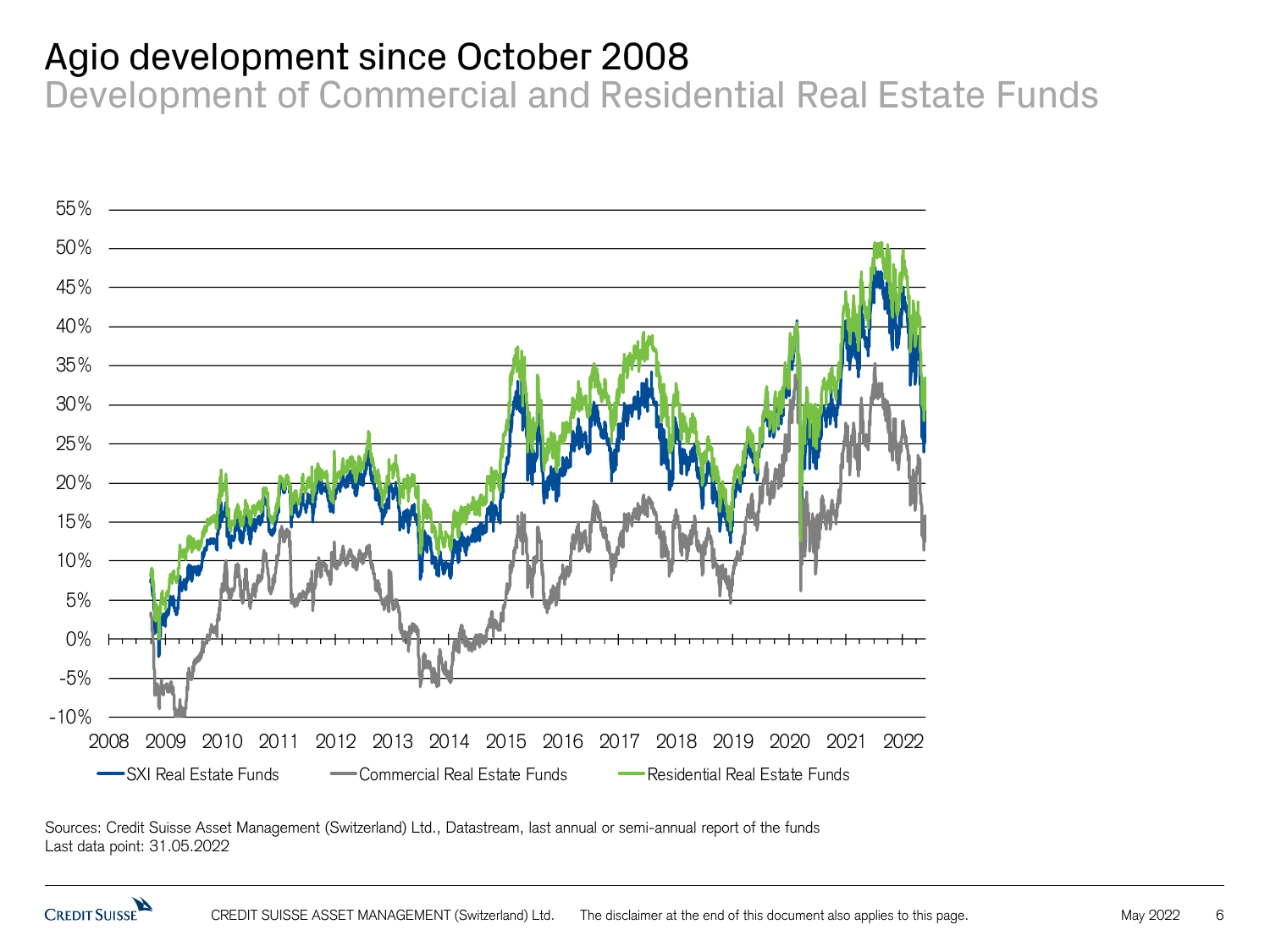#### Average monthly turnover of Swiss Real Estate funds Between June 2021 and May 2022 in mn CHF



Sources: Credit Suisse Asset Management (Switzerland) Ltd., Datastream Last data point: 31.05.2022

CS 1a Immo PK, CS REF International: OTC-trading.

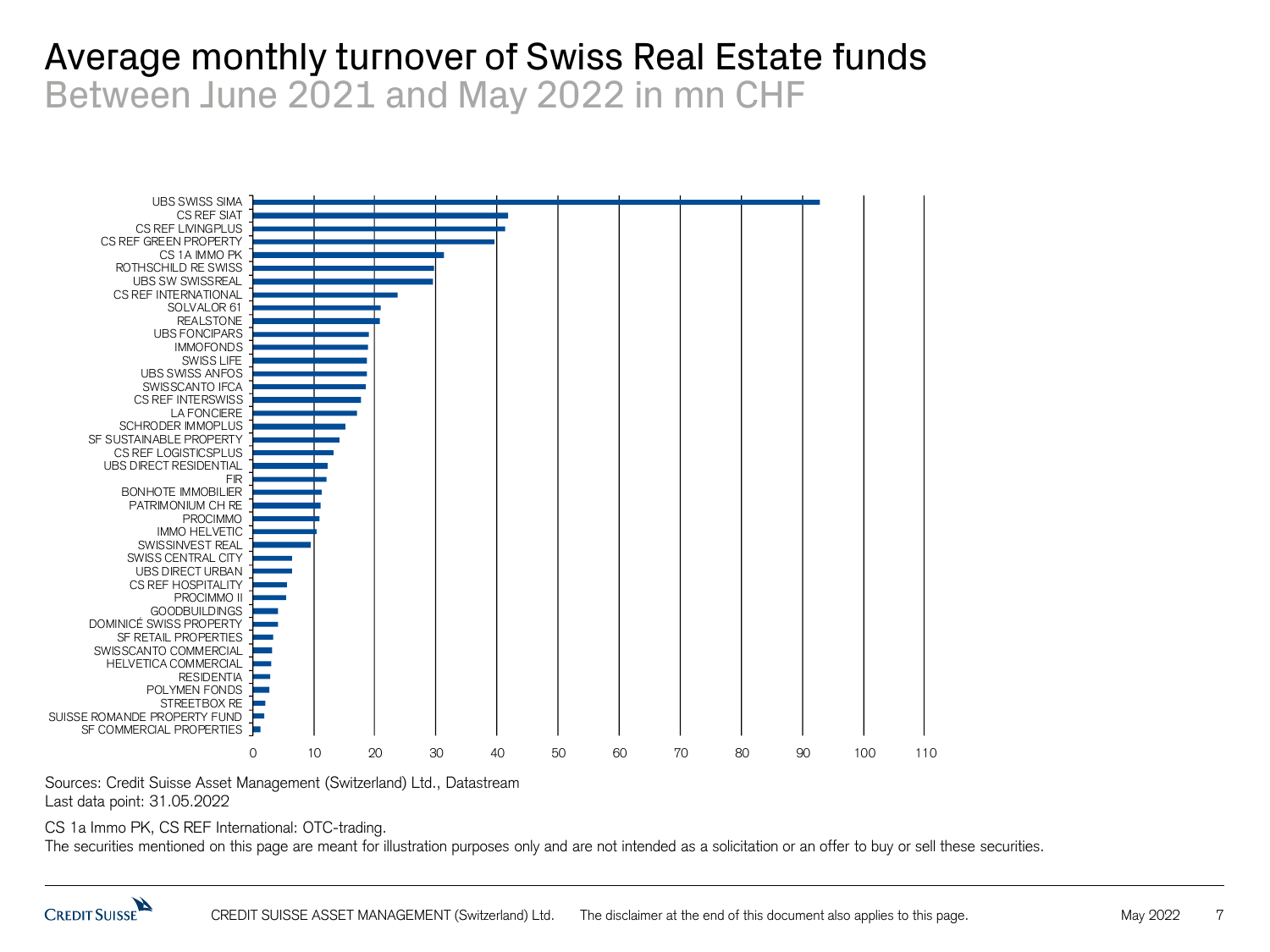#### Distribution yield of Swiss Real Estate funds

Distribution per share compared to the share price



Sources: Credit Suisse Asset Management (Switzerland) Ltd., Datastream, last annual report of the funds Last data point: 31.05.2022

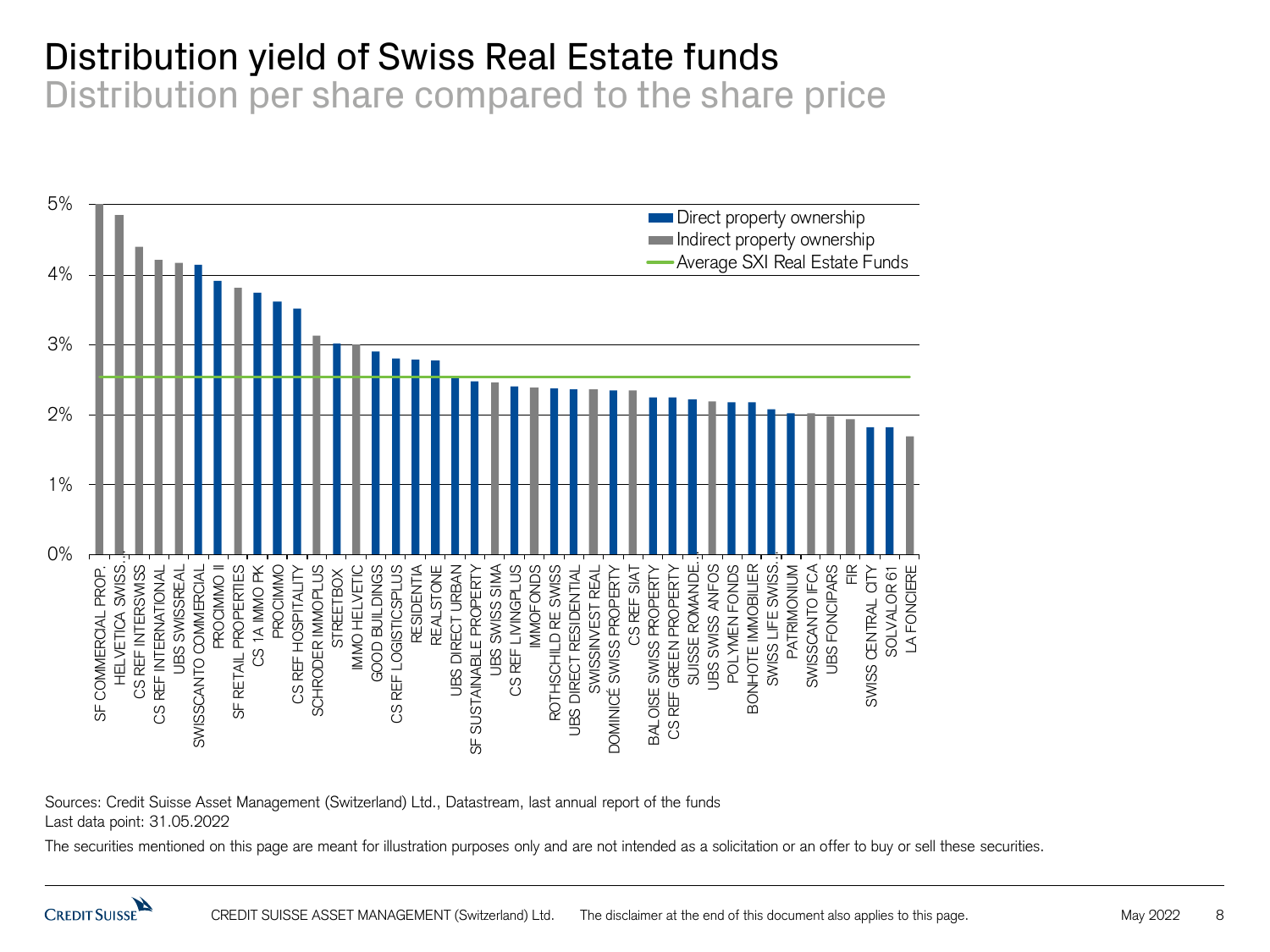## Distribution yield of Swiss Real Estate funds

Compared to 10 year Swiss government benchmark bond



Sources: Credit Suisse Asset Management (Switzerland) Ltd., Datastream, last annual report of the funds

Last data point: 31.05.2022

Historical performance indications and financial market scenarios are not reliable indicators of future performance.

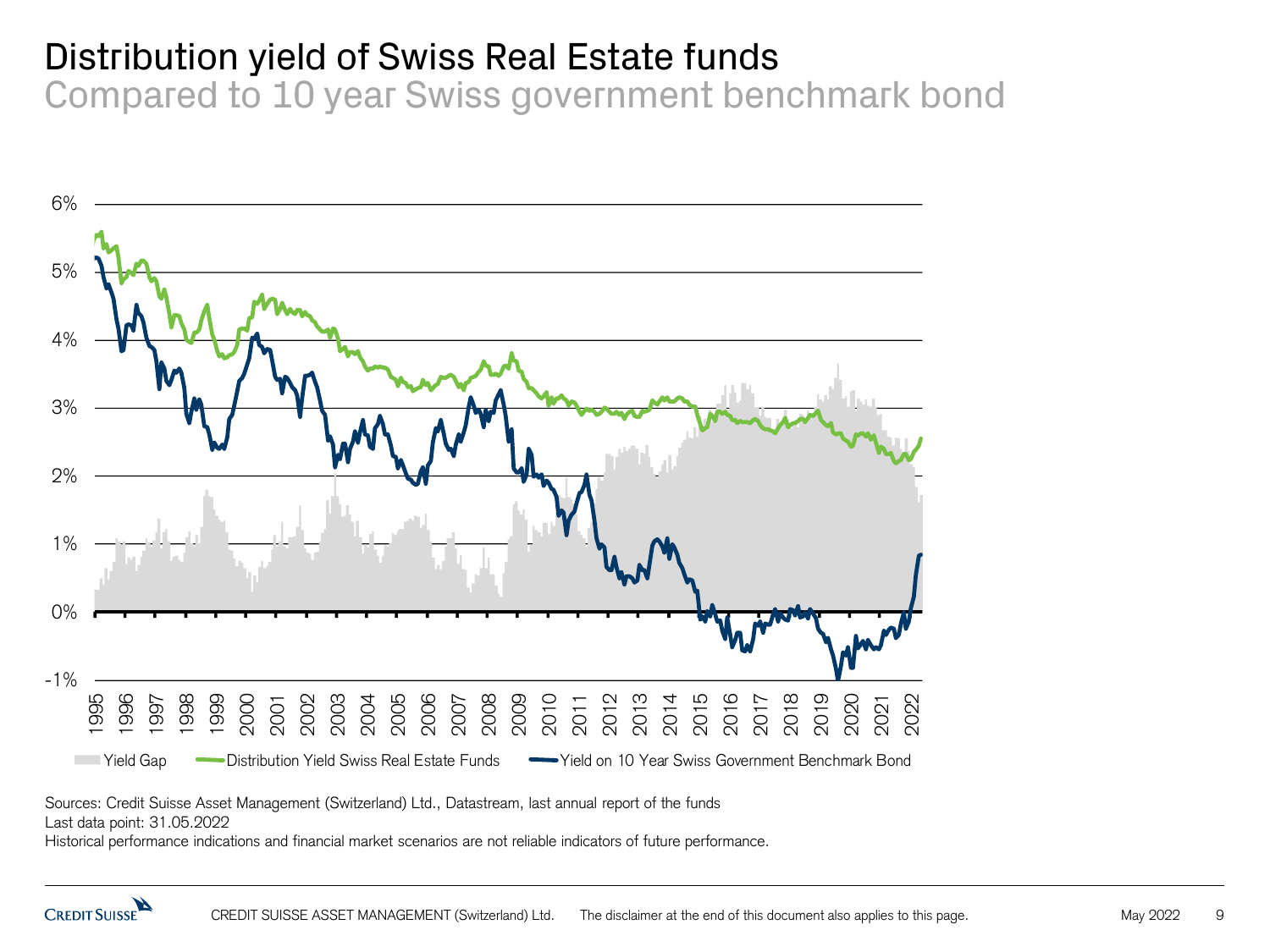#### Comparison of total expense ratios (TERREF GAV) Fund operating expenses of Swiss Real Estate funds



Source: Credit Suisse Asset Management (Switzerland) Ltd., last annual report of the funds Last data point: 31.05.2022

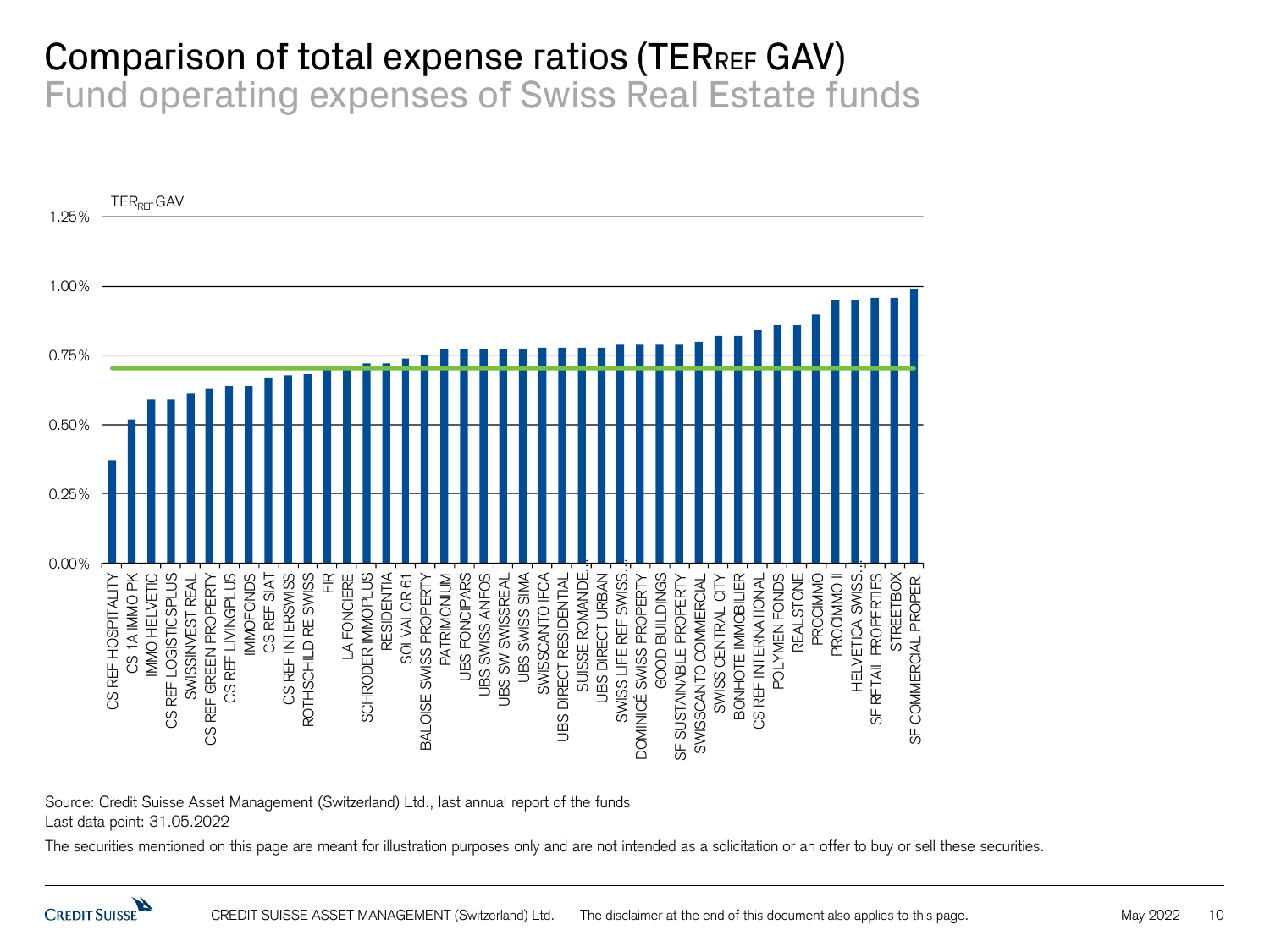#### Comparison of total expense ratios (TERREF MV) Fund operating expenses of Swiss Real Estate funds



Source: Credit Suisse Asset Management (Switzerland) Ltd., last annual report of the funds Last data point: 31.05.2022

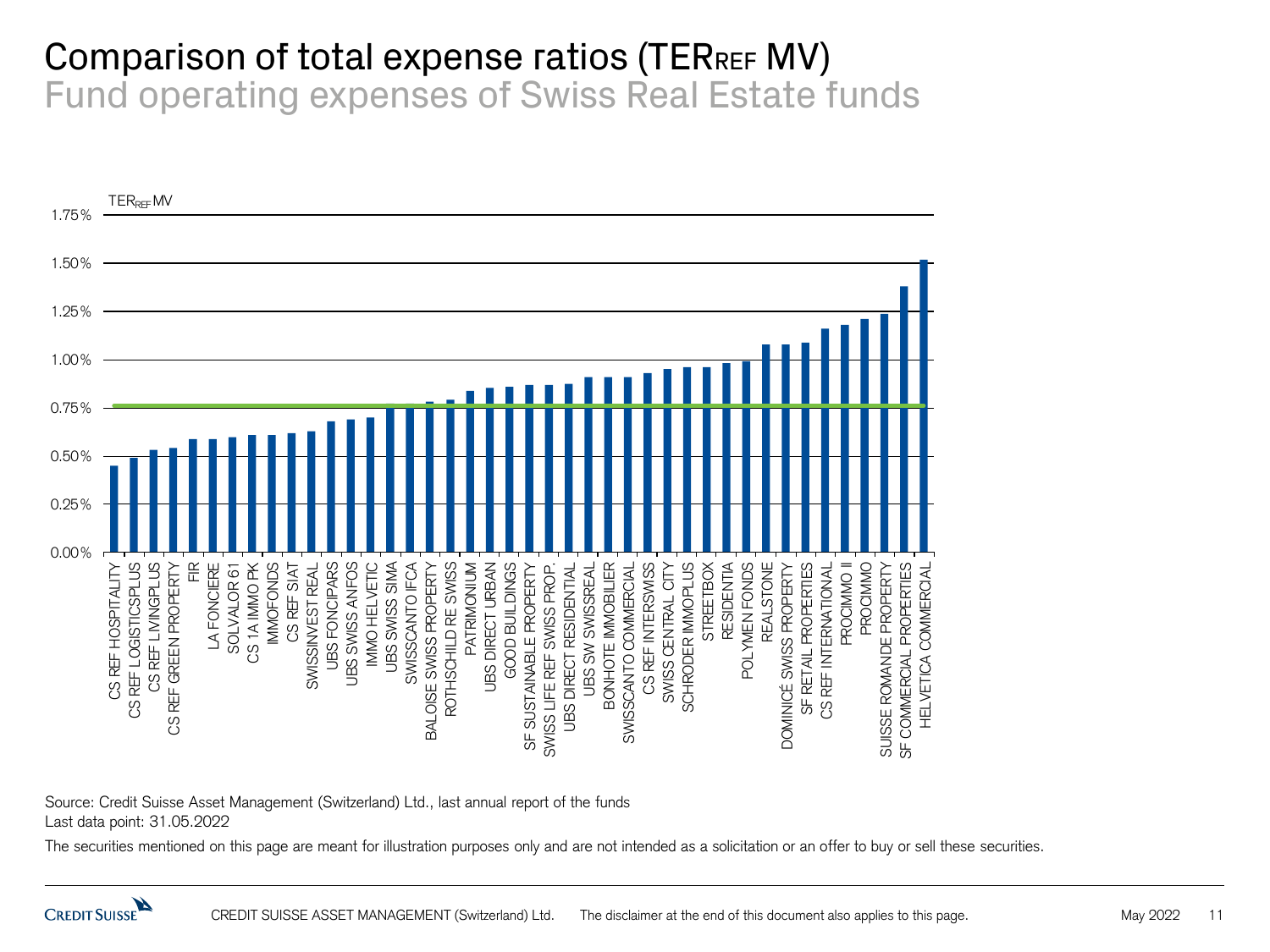#### Third-party borrowings In % of aggregate market value



Sources: Credit Suisse Asset Management (Switzerland) Ltd., last annual report of the funds Last data point: 31.05.2022

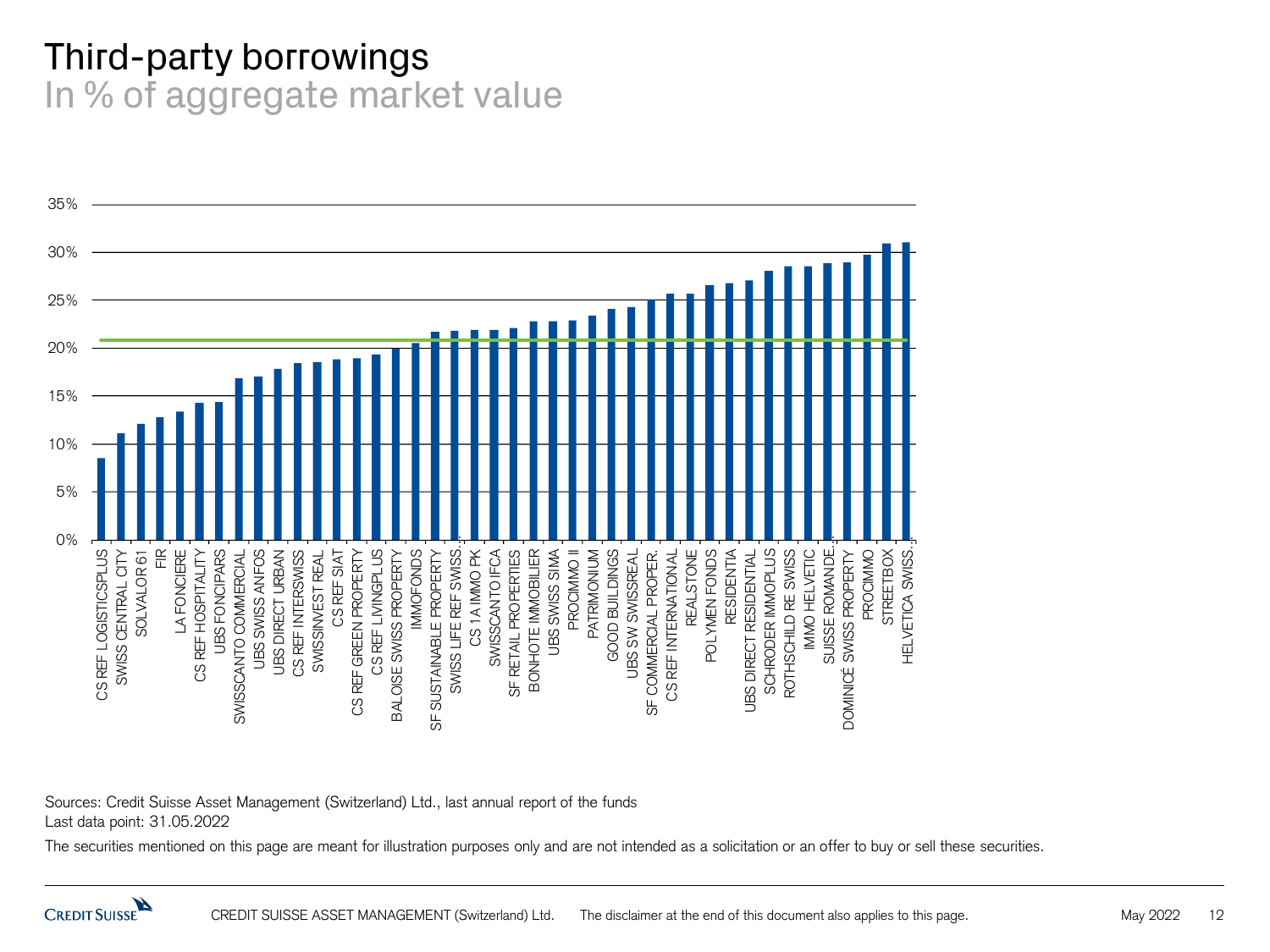#### Swiss Real Estate funds at a glance

| Name                                     | 52 week<br>Price |         | Performance |                   |          |         | Vola.   | <b>NAV</b> | Agio     | Distribution TERREE |       | Turnover               | Total market   | Investment             | Property               |
|------------------------------------------|------------------|---------|-------------|-------------------|----------|---------|---------|------------|----------|---------------------|-------|------------------------|----------------|------------------------|------------------------|
|                                          |                  | high    | low         | <b>YTD</b>        | $-1y$    | $-5y$   | 3 years | per unit   |          | yield (%)           | (MV)  | in mn CHF <sup>4</sup> | capitalization | focus                  | ownership <sup>5</sup> |
|                                          | 31.05.2022       |         |             |                   |          | p.a.    | ann.    | (prov.)    |          |                     |       |                        | in mn CHF      |                        |                        |
| <b>UBS SWISS SIMA</b>                    | 132.10           | 152.50  | 130.60      | $-9.1%$           | $-2.8%$  | 6.1%    | 11.0%   | 101.1      | 30.7%    | 2.5%                | 0.77% | 92.8                   | 9'462.8 Mixed  |                        | Indirect               |
| CS 1A IMMO PK 1,3                        | 1335.00          | 1505.00 | 1290.00     | $-8.6%$           | 5.0%     | 0.9%    | 13.1%   | 1268.0     | 5.3%     | 3.4%                | 0.61% | 31.4                   | 3'775.2 Mixed  |                        | Direct                 |
| CS REF SIAT                              | 222.00           | 254.75  | 215.40      | $-10.7%$          | $-4.0%$  | 4.4%    | 10.2%   | 159.9      | 38.9%    | 2.3%                | 0.62% | 41.8                   |                | 3'641.6 Residential    | Indirect               |
| CS REF LIVINGPLUS                        | 149.80           | 185.20  | 146.30      | $-16.0%$          | $-10.1%$ | 3.5%    | 12.9%   | 111.4      | 34.5%    | 2.4%                | 0.53% | 41.3                   |                | 3'124.0 Residential    | Direct                 |
| CS REF GREEN PROPERTY                    | 151.60           | 182.00  | 143.60      | $-12.6%$          | $-8.7%$  | 5.4%    | 13.5%   | 117.5      | 29.1%    | 1.9%                | 0.54% | 39.6                   |                | 2'976.1 Sustainability | Direct                 |
| CS REF INTERNATIONAL 2.3                 | 950.00           | 1135.00 | 950.00      | $-6.3%$           | $-11.0%$ | $-1.1%$ | 9.8%    | 1047.2     | $-9.3%$  | 4.2%                | 1.16% | 23.7                   |                | 2'904.5 International  | Indirect               |
| <b>UBS SWISS ANFOS</b>                   | 82.15            | 95.85   | 82.15       | $-11.6%$          | $-5.5%$  | 5.9%    | 11.5%   | 61.4       | 33.9%    | 2.2%                | 0.69% | 18.7                   |                | 2'917.4 Residential    | Indirect               |
| ROTHSCHILD RE SWISS                      | 151.50           | 179.00  | 151.50      | $-9.2%$           | 0.2%     | 6.6%    | 13.5%   | 121.4      | 24.8%    | 2.4%                | 0.79% | 29.7                   |                | 2'082.7 Residential    | Direct                 |
| SWISS LIFE REF SWISS PROPERTIES          | 125.30           | 148.00  | 127.10      | $-5.9%$           | $-1.9%$  | 0.0%    | 0.0%    | 112.5      | 11.4%    | 2.1%                | 0.87% | 18.8                   | 2'029.9 Mixed  |                        | Direct                 |
| <b>IMMOFONDS</b>                         | 565.50           | 636.00  | 557.00      | $-8.4%$           | 3.8%     | 7.8%    | 10.7%   | 366.5      | 54.3%    | 2.4%                | 0.61% | 18.8                   |                | 1'985.8 Residential    | Indirect               |
| <b>UBS FONCIPARS</b>                     | 129.00           | 148.30  | 127.40      | $-7.9%$           | 3.0%     | 8.4%    | 11.7%   | 94.2       | 36.9%    | 2.0%                | 0.68% | 19.1                   |                | 1'838.4 Residential    | Indirect               |
| <b>LA FONCIERE</b>                       | 130.20           | 159.50  | 130.10      | $-13.8%$          | $-7.5%$  | 5.6%    | 14.5%   | 94.0       | 38.5%    | 1.7%                | 0.59% | 17.1                   |                | 1'771.8 Residential    | Mixte                  |
| <b>REALSTONE</b>                         | 131.50           | 154.40  | 129.50      | $-9.8%$           | $-7.7%$  | $-0.2%$ | 13.9%   | 127.6      | 3.1%     | 2.8%                | 1.08% | 20.7                   |                | 1'764.1 Residential    | Direct                 |
| SWISSCANTO IFCA                          | 163.80           | 181.00  | 161.00      | $-4.4%$           | 3.9%     | 4.7%    | 11.2%   | 121.0      | 35.3%    | 2.2%                | 0.77% | 18.6                   |                | 1'725.3 Residential    | Indirect               |
| <b>FIR</b>                               | 219.00           | 253.50  | 215.20      | $-8.2%$           | 0.4%     | 5.7%    | 10.3%   | 153.7      | 42.5%    | 1.9%                | 0.59% | 12.1                   |                | 1'669.5 Residential    | Mixte                  |
| <b>SCHRODER IMMOPLUS</b>                 | 153.40           | 178.00  | 152.60      | $-6.2%$           | $-7.2%$  | 3.2%    | 13.5%   | 141.8      | 8.2%     | 3.1%                | 0.96% | 15.1                   |                | 1'638.3 Commercial     | Indirect               |
| <b>UBS SW SWISSREAL</b>                  | 63.55            | 82.00   | 62.70       | $-11.7\% -12.2\%$ |          | 1.9%    | 12.7%   | 61.7       | 2.9%     | 4.2%                | 0.91% | 29.5                   |                | 1'565.9 Commercial     | Indirect               |
| CS REF INTERSWISS                        | 172.80           | 222.50  | 172.00      | $-11.1\% -13.3\%$ |          | 0.9%    | 14.1%   | 193.9      | $-10.9%$ | 4.3%                | 0.93% | 17.8                   |                | 1'552.5 Commercial     | Indirect               |
| SOLVALOR 61                              | 292.00           | 333.50  | 285.50      | $-11.5%$          | $-1.2%$  | 4.1%    | 12.1%   | 209.5      | 39.4%    | 1.8%                | 0.60% | 20.9                   |                | 1'478.8 Residential    | Mixte                  |
| <b>IMMO HELVETIC</b>                     | 219.60           | 251.00  | 207.00      | $-6.4%$           | 0.4%     | 2.3%    | 11.1%   | 178.2      | 23.2%    | 3.0%                | 0.70% | 10.5                   |                | 1'229.8 Residential    | Indirect               |
| SF SUSTAINABLE PROPERTY                  | 141.70           | 160.30  | 138.60      | $-3.6%$           | $-3.6%$  | 4.5%    | 11.2%   | 121.3      | 16.8%    | 2.5%                | 0.87% | 14.1                   |                | 1'192.6 Residential    | Direct                 |
| <b>BONHOTE IMMOBILIER</b>                | 146.70           | 167.00  | 145.00      | $-8.7%$           | $-5.1%$  | 2.5%    | 9.0%    | 122.5      | 19.8%    | 2.2%                | 0.91% | 11.3                   |                | 1'050.4 Residential    | Direct                 |
| SWISSINVEST REAL                         | 193.10           | 228.50  | 190.80      | $-11.8%$          | $-6.6%$  | 3.8%    | 12.3%   | 154.4      | 25.0%    | 2.4%                | 0.63% | 9.6                    |                | 1'020.7 Residential    | Indirect               |
| <b>PATRIMONIUM</b>                       | 183.00           | 209.90  | 179.70      | $-10.1%$          | $-1.4%$  | 6.5%    | 14.0%   | 149.6      | 22.3%    | 2.0%                | 0.84% | 11.2                   |                | 985.4 Residential      | Direct                 |
| CS REF LOGISTICSPLUS                     | 138.90           | 150.00  | 143.00      | $-7.4%$           | $-0.3%$  | 9.8%    | 15.8%   | 104.5      | 33.0%    | 2.8%                | 0.49% | 13.2                   |                | 972.3 Logistics        | Direct                 |
| <b>PROCIMMO</b>                          | 149.50           | 173.50  | 149.40      | $-10.9%$          | $-1.4%$  | 0.8%    | 14.7%   | 147.4      | 1.4%     | 3.6%                | 1.21% | 11.0                   |                | 891.2 Commercial       | Direct                 |
| <b>UBS DIRECT RESIDENTIAL</b>            | 17.75            | 21.25   | 17.20       | $-8.0%$           | $-1.5%$  | 2.6%    | 15.8%   | 14.2       | 24.6%    | 2.4%                | 0.87% | 12.2                   |                | 824.8 Residential      | Direct                 |
| <b>BALOISE SWISS PROPERTY</b>            | 145.70           | 152.50  | 140.00      | n.a.              | n.a.     | n.a.    | n.a.    | 108.3      | 23.5%    | 2.2%                | 0.78% | 5.7                    |                | 796.2 Residential      | Direct                 |
| SF RETAIL PROPERTIES                     | 114.00           | 136.00  | 114.00      | $-5.8%$           | $-0.7%$  |         | 13.5%   | 101.7      | 12.1%    | 3.8%                | 1.09% | 3.4                    |                | 692.6 Commercial       | Indirect               |
| CS REF HOSPITALITY                       | 71.00            | 85.40   | 70.20       | $-8.2%$           | $-2.3%$  | $-0.1%$ | 15.2%   | 76.2       | $-6.8%$  | 3.1%                | 0.45% | 5.6                    |                | 604.0 Hospitality      | Direct                 |
| PROCIMMO II                              | 133.00           | 149.00  | 134.50      | $-4.3%$           | n.a.     | 0.0%    | 0.0%    | 122.3      | 8.8%     | 3.9%                | 1.18% | 5.4                    |                | 525.4 Commercial       | Direct                 |
| SWISSCANTO COMMERCIAL                    | 99.00            | 128.00  | 95.10       | $-10.6%$          | 0.0%     |         |         | 101.0      | $-2.0%$  | 4.2%                | 0.91% | 3.2                    | 515.1 Mixed    |                        | Direct                 |
| <b>UBS DIRECT URBAN</b>                  | 13.00            | 15.95   | 13.10       | $-12.8%$          | $-6.1%$  | 0.0%    | 13.2%   | 11.7       | 10.8%    | 2.5%                | 0.85% | 6.4                    | 467.9 Mixed    |                        | Direct                 |
| <b>HELVETICA SWISS COMMERCIAL</b>        | 105.00           | 123.20  | 108.00      | $-4.4%$           | $-3.9%$  | 0.0%    | 0.0%    | 113.0      | $-7.0%$  | 5.0%                | 1.52% | 3.0                    |                | 456.0 Commercial       | Indirect               |
| SWISS CENTRAL CITY                       | 115.00           | 124.00  | 119.90      | n.a.              | n.a.     |         | 0.0%    | 108.2      | 6.3%     | 1.8%                | 0.95% | 6.4                    |                | 437.2 Residential      | Direct                 |
| POI YMEN FONDS                           | 152.00           | 172.90  | 153.40      | $-6.2%$           | $-0.1%$  | 2.5%    | 12.1%   | 135.3      | 12.4%    | 2.0%                | 0.99% | 2.7                    |                | 396.7 Residential      | Direct                 |
| DOMINICÉ SWISS PROPERTY                  | 128.00           | 130.80  | 115.00      | 0.0%              | 12.1%    |         |         | 120.4      | 6.3%     | 2.3%                | 1.08% | 4.2                    |                | 384.0 Residential      | Direct                 |
| <b>GOOD BUILDINGS</b>                    | 138.00           | 148.80  | 133.00      | $-3.5%$           | 6.7%     |         |         | 114.6      | 20.4%    | 2.9%                | 0.86% | 4.2                    |                | 303.6 Residential      | Direct                 |
| SUISSE ROMANDE PROPERTY                  | 108.00           | 118.40  | 105.00      | $-1.8%$           | $-0.7%$  |         | 16.4%   | 121.0      | $-10.7%$ | 2.7%                | 1.24% | 1.9                    |                | 289.8 Residential      | Direct                 |
| <b>STREETBOX</b>                         | 497.00           | 560.00  | 483.00      | $-6.4%$           | 0.4%     | 2.5%    | 18.2%   | 321.6      | 54.5%    | 3.0%                | 0.96% | 2.0                    |                | 213.5 self storage     | Direct                 |
| SF COMMERCIAL PROPERTIES                 | 84.50            | 102.50  | 85.10       | $-4.3%$           | $-1.5%$  |         | 12.4%   | 95.6       | $-11.6%$ | 5.0%                | 1.38% | 1.3                    |                | 202.8 Commercial       | Indirect               |
| <b>RESIDENTIA</b>                        | 107.50           | 118.50  | 105.50      | $-6.1%$           | $-3.0%$  | $-1.9%$ | 9.5%    | 114.7      | $-6.2%$  | 2.2%                | 0.98% | 3.0                    |                | 172.0 Residential      | Direct                 |
| SXI REAL ESTATE FUNDS BROAD <sup>3</sup> |                  |         |             | $-9.4%$           | $-3.7%$  | 4.3%    | 9.4%    |            | 25.3%    | 2.5%                | 0.76% | 598.6                  | 57'848.8       |                        |                        |

Sources: Credit Suisse Asset Management (Switzerland) Ltd., Datastream, last annual or semi-annual report of the funds Last data point: 31.05.2022

<sup>1</sup> CS 1a Immo PK is restricted to tax-exempt domestic occupational benefit institutions and tax-exempt domestic social insurance institutions and compensation funds.

<sup>2</sup> CS REF International is restricted to qualified investors as defined in art. 10, para. 3 CISA in accordance with art. 6, para. 1 CISO.

<sup>3</sup> CS REF International and CS 1a Immo PK are no constituents of the SXI Real Estate Funds Broad TR index

 $4$  Monthly turnover – average of the last 12 months.

<sup>5</sup> Taxation of Swiss real estate funds differs depending on whether a fund holds it properties in direct ownership or indirectly via real estate companies (affiliates of the fund). Historical performance indications and financial market scenarios are no reliable indicators of future performance. The performance data do not take into account the commissions and costs incurred on the issue and redemption of fund units. The securities mentioned on this page are meant for illustration purposes only and are not intended as a solicitation or an offer to buy or sell these securities. The securities mentioned on this page are meant for illustration purposes only and are not intended as a solicitation or an offer to buy or sell these securities.

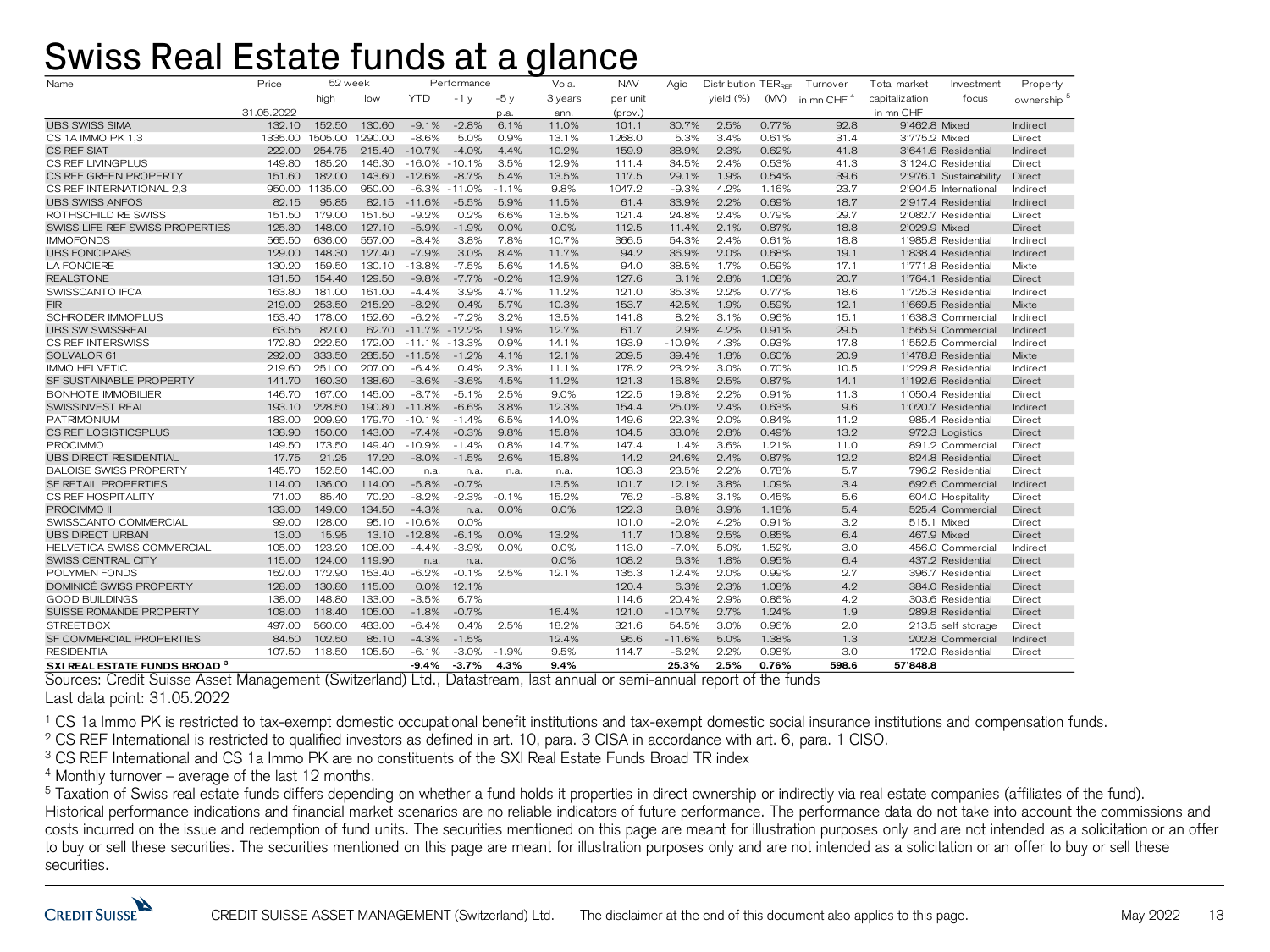#### Premium/discount of Real Estate investment companies Average premium: 16.3%



Sources: Credit Suisse Asset Management (Switzerland) Ltd., Datastream, last annual and semi-annual reports of the companies Last data point: 31.05.2022

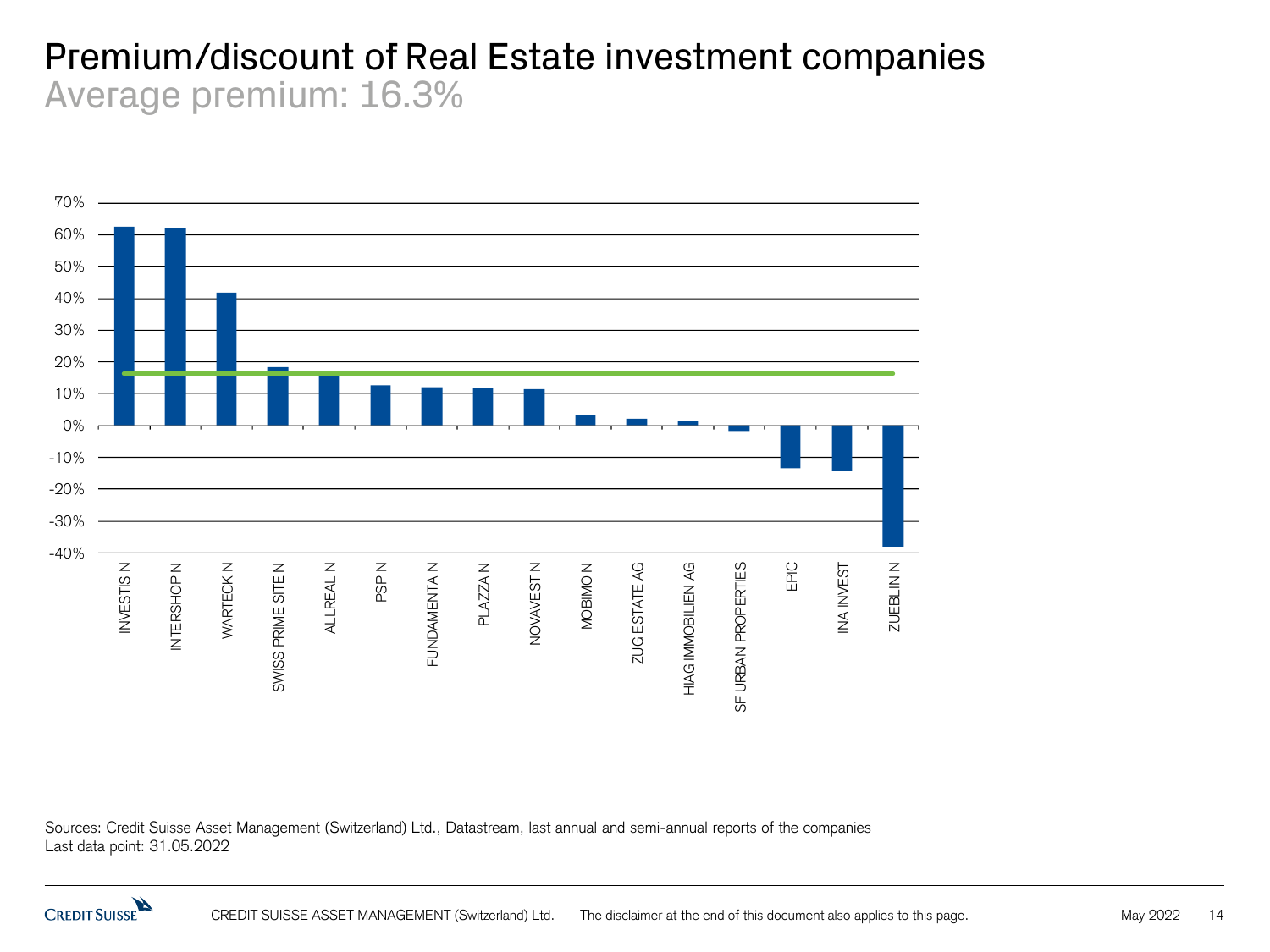## Historical development of Premiums and Agios

Swiss Real Estate investment companies vs. Real Estate funds



Sources: Credit Suisse Asset Management (Switzerland) Ltd., Datastream, last annual and semi-annual reports of the companies Last data point: 31.05.2022

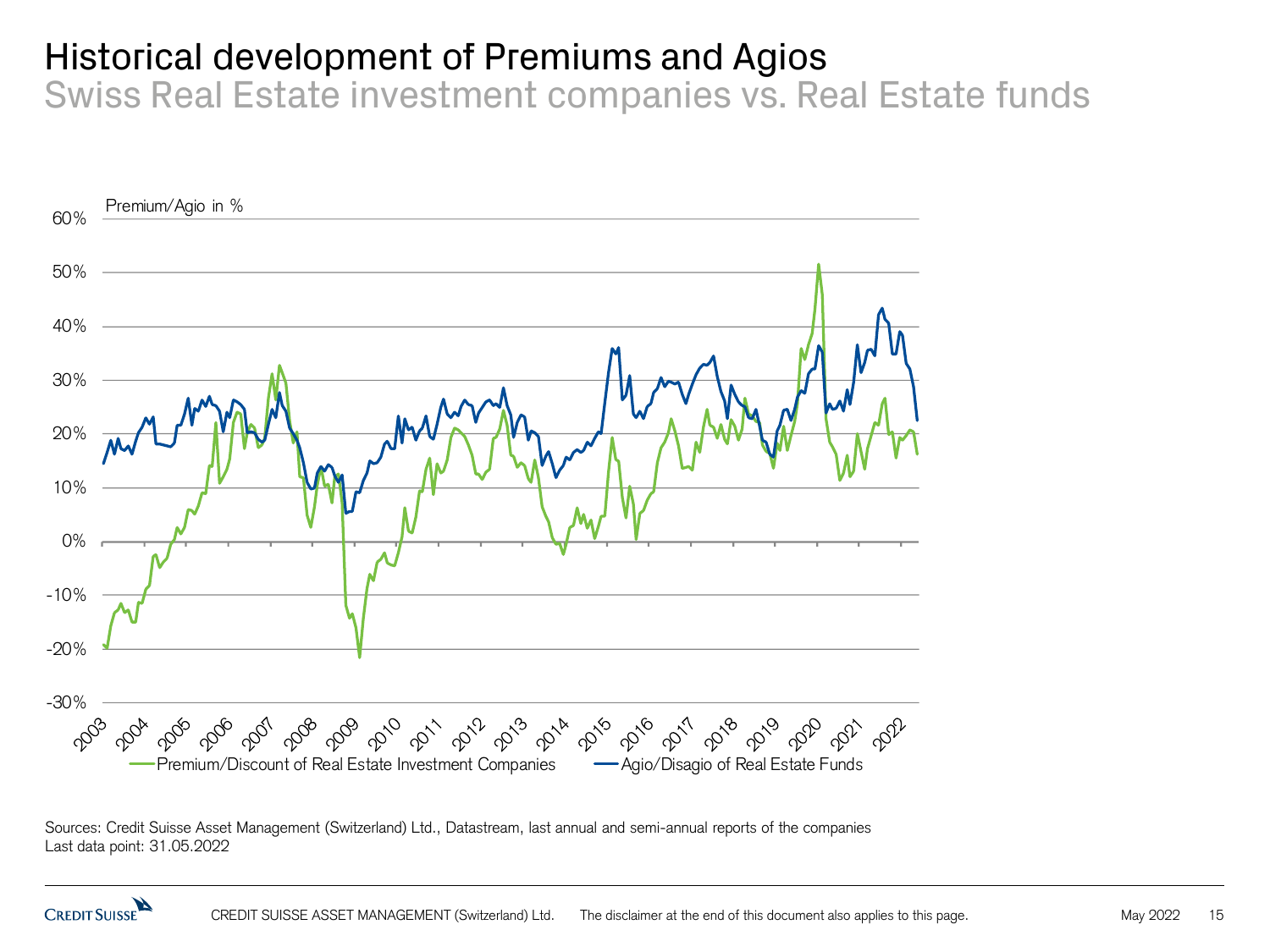#### Distribution yield of Real Estate investment companies Distribution per share compared to the share price



Source: Credit Suisse Asset Management (Switzerland) Ltd., Datastream, last annual and semi-annual reports of the companies Last data point: 31.05.2022

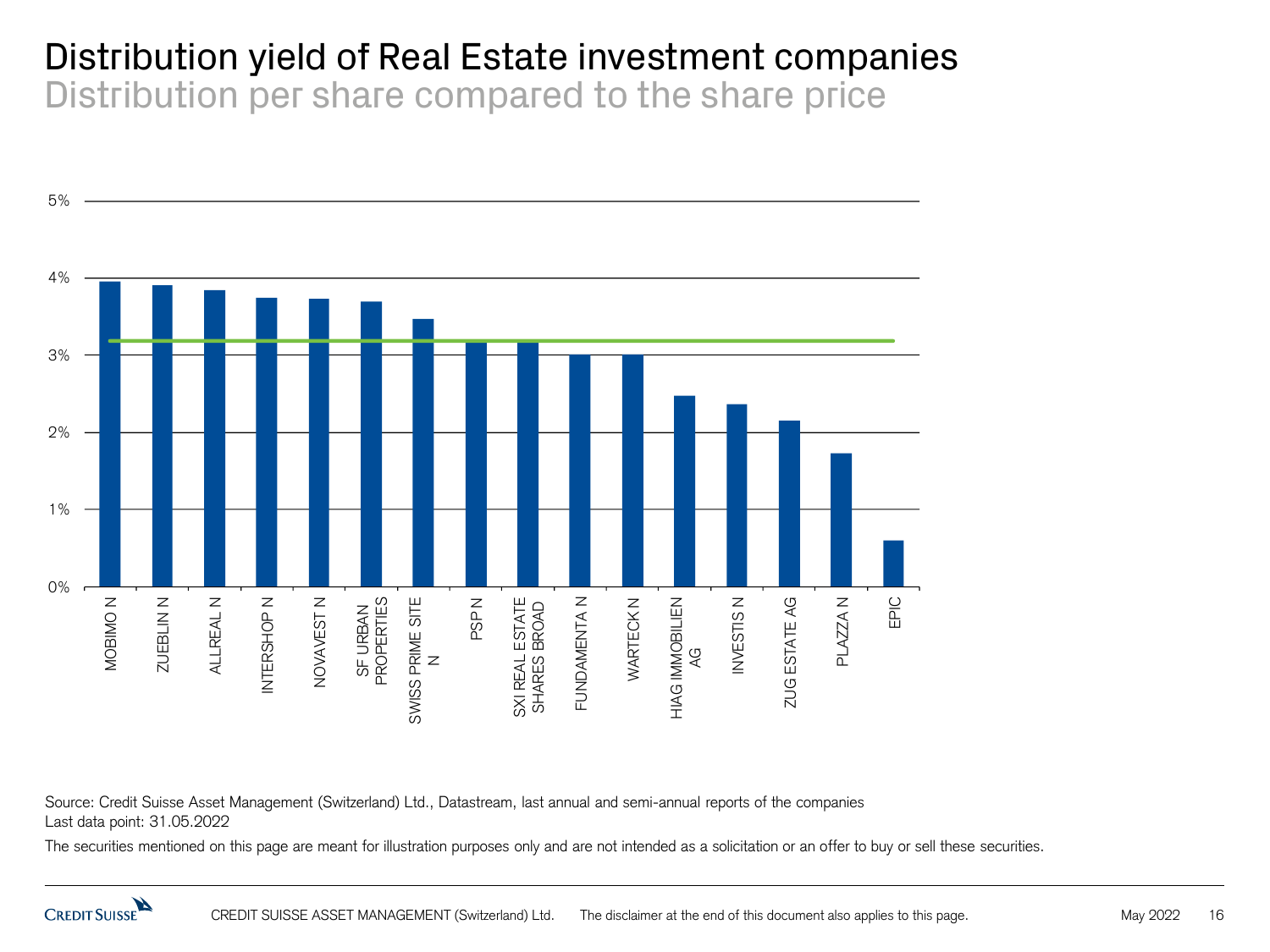#### Swiss Real Estate investment companies at a glance

| Name                                | <b>ISIN</b><br>Price |            | 52 week |         | Performance |          |         | Vola. | <b>NAV</b>        | Premium  | Distribution | Turnover | Market capi-    |
|-------------------------------------|----------------------|------------|---------|---------|-------------|----------|---------|-------|-------------------|----------|--------------|----------|-----------------|
|                                     |                      |            | high    | low     | YTD         | $-1v$    | $-5v$   |       | 3 years per share |          | yield (%)    | mn CHF   | talization (FF) |
|                                     |                      | 31.05.2022 |         |         |             |          | p.a.    | ann.  | (prov.)           |          |              |          | mn CHF          |
| SWISS PRIME SITE N                  | CH0008038389         | 96.50      | 100.10  | 87.05   | 9.6%        | 7.0%     | 5.5%    | 17.5% | 81.50             | 18.4%    | 3.5%         | 247.8    | 7'403.3         |
| <b>PSPN</b>                         | CH0018294154         | 114.20     | 126.20  | 105.80  | 3.5%        | 0.5%     | 8.0%    | 18.4% | 101.41            | 12.6%    | 3.2%         | 209.2    | 5'238.1         |
| <b>ALLREAL N</b>                    | CH0008837566         | 175.40     | 208.50  | 174.40  | $-10.1%$    | $-1.9%$  | 3.4%    | 14.5% | 150.79            | 16.3%    | 3.8%         | 90.4     | 2'721.2         |
| <b>MOBIMO N</b>                     | CH0011108872         | 253.00     | 334.00  | 253.00  | $-13.3%$    | $-9.8%$  | 2.4%    | 13.9% | 244.93            | 3.3%     | 4.0%         | 61.0     | '837.2          |
| <b>INTERSHOP I</b>                  | CH0273774791         | 667,00     | 667.00  | 568.00  | 13.3%       | 12.8%    | 11.6%   | 18.3% | 411.89            | 61.9%    | 3.7%         | 12.8     | 728.1           |
| <b>ZUG ESTATE AG</b>                | CH0148052126         | 2050.00    | 2070.00 | 1940.00 | 5.4%        | 5.4%     | 4.5%    | 14.8% | 2003.13           | 2.3%     | 2.1%         | 5.5      | 619.6           |
| <b>FUNDAMENTA</b>                   | CH0045825517         | 18.30      | 20.20   | 18.25   | $-3.3%$     | $-2.6%$  |         |       | 16.34             | 12.0%    | 3.0%         | 3.8      | 550.1           |
| PLAZZA N                            | CH0284142913         | 348.00     | 357.00  | 319.00  | 5.3%        | 11.2%    |         | 7.0%  | 311.48            | 11.7%    | 1.7%         | 3.5      | 508.9           |
| <b>HIAG IMMOBILIEN AG</b>           | CH0239518779         | 92.80      | 110.00  | 89.60   | 0.5%        | $-4.6%$  |         | 20.0% | 91.72             | 1.2%     | 2.5%         | 6.6      | 445.5           |
| <b>WARTECK N</b>                    | CH0002619481         | 2330.00    | 2470.00 | 2300.00 | 1.3%        | 0.4%     | 7.7%    | 7.4%  | 1643.36           | 41.8%    | 3.0%         | 3.9      | 390.2           |
| NOVAVEST N                          | CH0212186248         | 46.90      | 48.40   | 44.60   | 0.9%        | 1.2%     |         |       | 42.02             | 11.6%    | 3.7%         | 3.3      | 361.7           |
| <b>INVESTIS</b>                     | CH0325094297         | 106.00     | 14.50   | 97.00   | 3.8%        | 11.8%    | 0.0%    | 12.2% | 65.21             | 62.5%    | 2.4%         | 6.1      | 307.6           |
| SF URBAN PROPERTIES                 | CH0032816131         | 97.50      | 107.00  | 97.00   | $-0.2%$     | 1.3%     |         | 13.9% | 99.27             | $-1.8%$  | 3.7%         | 1.2      | 266.1           |
| EPIC N                              | CH0516131684         | 66.90      | 67.25   | 66.90   | n.a.        | n.a.     | n.a.    | n.a.  | 77.22             | $-13.4%$ | 0.6%         | n.a.     | 167.3           |
| <b>INA INVEST N</b>                 | CH0524026959         | 19.00      | 19.60   | 18.10   | 1.6%        | 4.1%     |         |       | 22.18             | $-14.3%$ | 0.0%         | 2.0      | 94.0            |
| <b>ZUEBLIN N</b>                    | CH0312309682         | 25.60      | 29.80   | 25.00   | $-12.5%$    | $-12.5%$ | $0.0\%$ | 22.2% | 41.39             | $-38.1%$ | 3.9%         | 0.4      | 44.3            |
| <b>SXI REAL ESTATE SHARES BROAD</b> | CH0042660313         |            |         |         | 1.9%        | 2.1%     | $5.6\%$ | 13.8% |                   | 16.3%    | 3.2%         | 657.4    | 21'683.3        |

Source: Credit Suisse Asset Management (Switzerland) Ltd., Datastream, last annual and semi-annual reports of the companies Last data point: 31.05.2022

<sup>1</sup> Monthly turnover – average of the last 12 months

The securities mentioned on this page are meant for illustration purposes only and are not intended as a solicitation or an offer to buy or sell these securities. Historical performance indications and financial market scenarios are not reliable indicators of future performance.

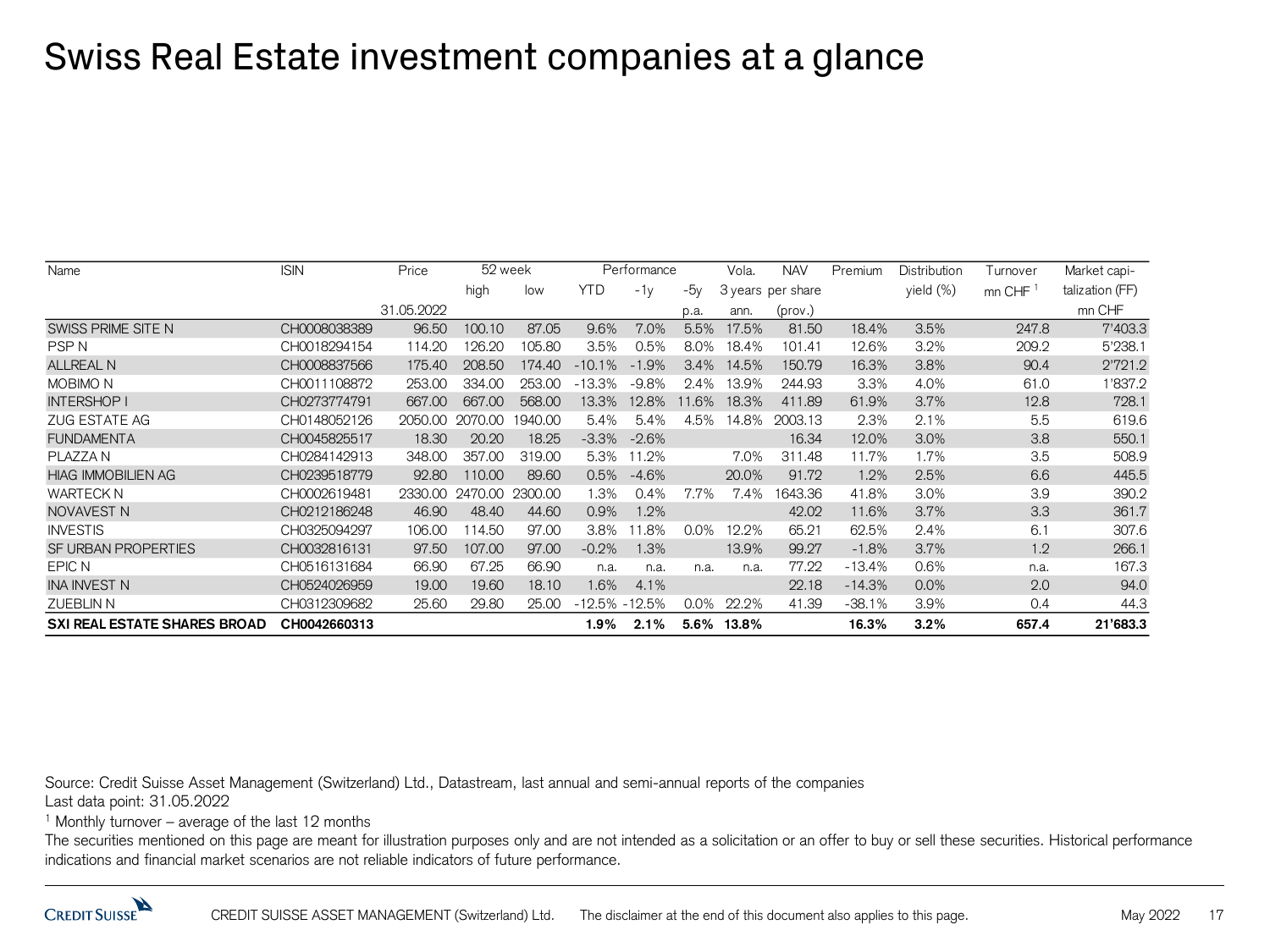#### Global Real Estate Your contact partner



**Real Estate Strategies & Advisory Ulrich Braun** Managing Director

ulrich.braun@credit-suisse.com Phone +41 44 332 58 08<sup>1</sup>



#### **Real Estate Strategies & Advisory**

**Christian Braun, CIIA Director** 

christian.braun@credit-suisse.com Phone +41 44 333 44 00<sup>1</sup>



#### **Real Estate Strategies & Advisory Carolina Bocchini Director**

carolina.bocchini@credit-suisse.com Phone +41 44 333 75 671

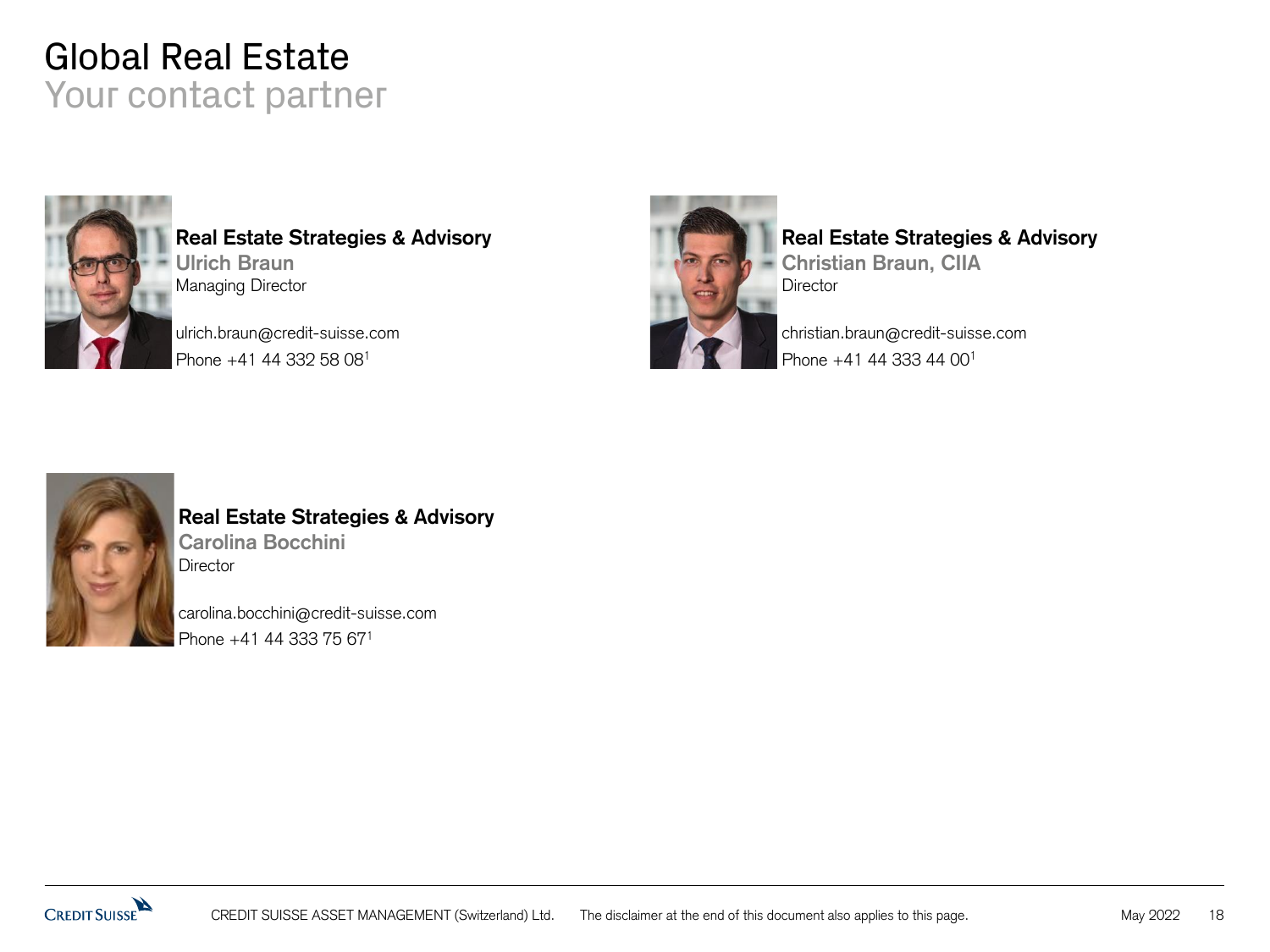#### Disclaimer

"This material constitutes marketing material of Credit Suisse Group AG and/or its affiliates (hereafter "CS").

This material does not constitute or form part of an offer or invitation to issue or sell, or of a solicitation of an offer to subscribe or buy, any securities or other financial instruments, or enter into any other financial transaction, nor does it constitute an inducement or incitement to participate in any product, offering or investment.

Nothing in this material constitutes investment research or investment advice and may not be relied upon. It is not tailored to your individual circumstances, or otherwise constitutes a personal recommendation.

The information and views expressed herein are those of CS at the time of writing and are subject to change at any time without notice. They are derived from sources believed to be reliable. CS provides no guarantee with regard to the content and completeness of the information and where legally possible does not accept any liability for losses that might arise from making use of the information. If nothing is indicated to the contrary, all figures are unaudited. The information provided herein is for the exclusive use of the recipient.

The information provided in this material may change after the date of this material without notice and CS has no obligation to update the information.

This material may contain information that is licensed and/or protected under intellectual property rights of the licensors and property right holders. Nothing in this material shall be construed to impose any liability on the licensors or property right holders. Unauthorised copying of the information of the licensors or property right holders is strictly prohibited.

The full offering documentation including, the prospectus or offering memorandum, the key investor information document (KIID), the basic information document (Basisinformationsblatt) for Swiss products, the fund rules, as well as the annual and bi-annual reports ("Full offering documentation"), as the case may be, may be obtained free of charge in the languages listed below from the legal entity/entities indicated below or where available via FundSearch (am-credit-suisse/fundsearch).

Information on your local distributors, representatives, information agent, paying agent, if any, and your local contacts in respect of the investment product(s) can be found below.

The only legally binding terms of any investment product described in this material, including risk considerations, objectives, charges and expenses are set forth in the prospectus, offering memorandum, subscription documents, fund contract and/or any other fund governing documents.

For a full description of the features of the products mentioned in this material as well as a full description of the opportunities, risks, and costs associated with the respective products, please refer to the relevant underlying securities prospectuses, sales prospectuses, or other additional product documents, which we will be pleased to provide to you at any time upon request.

This material may not be forwarded or distributed to any other person and may not be reproduced. Any forwarding, distribution or reproduction is unauthorized and may result in a violation of the U.S. Securities Act of 1933, as amended (the "Securities Act"). The securities referred to herein have not been, and will not be, registered under the Securities Act, or the securities laws of any states of the United States and, subject to certain exceptions, the securities may not be offered, pledged, sold or otherwise transferred within the United States or to, or for the benefit or account of, U.S. persons. In addition, there may be conflicts of interest with regard to the investment.

In connection with the provision of services, Credit Suisse AG and/or its affiliates may pay third parties or receive from third parties, as part of their fee or otherwise, a one-time or recurring fee (e.g., issuing commissions, placement commissions or trailer fees).

Prospective investors should independently and carefully assess (with their tax, legal and financial advisers) the specific risks described in available materials, and applicable legal, regulatory, credit, tax and accounting consequences prior to making any investment decision.

The alternative investment fund manager or the management company, as applicable, may decide to terminate local arrangements for the marketing of the shares/units of a fund, including terminating registrations or notifications with the local supervisory authority.

Copyright © 2022 CREDIT SUISSE GROUP AG and/or its affiliates. All rights reserved.